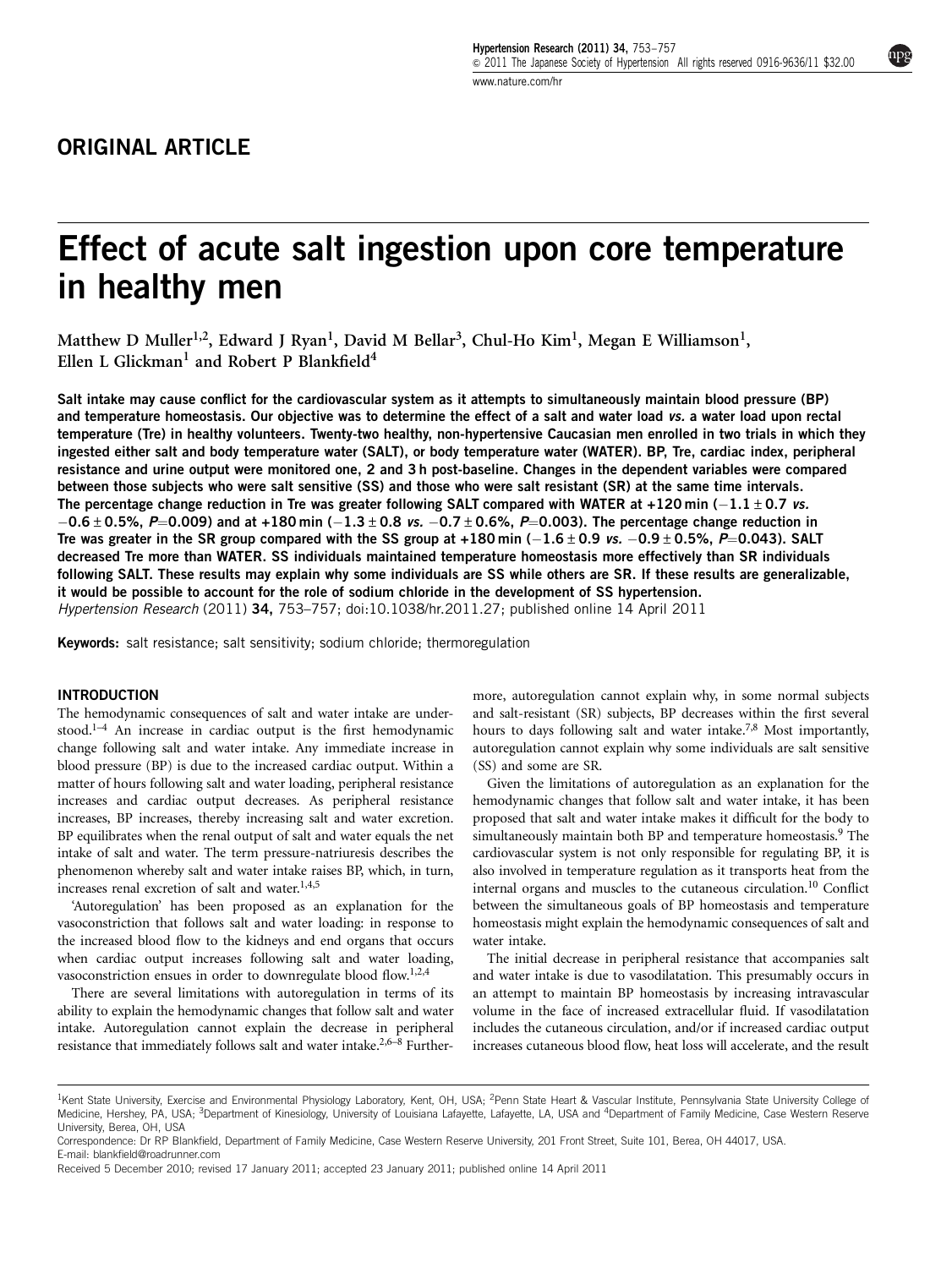will be a drop in core body temperature. In order to maintain body temperature, vasoconstriction might occur in order to diminish cutaneous blood flow and thereby limit heat loss. In the process, BP will increase. Thus, pressure-natriuresis may reflect the body's attempt to minimize heat loss and defend core body temperature. Although there is little experimental evidence to support this theory, there is some indirect evidence based upon studies in rats that have shown that hypertonic saline infusion decreases core temperature compared with isotonic saline. $11-13$ 

That some individuals are SS while others are SR may be due to differences in defending core body temperature. Given the same intake of salt and water, individuals who are SS might maintain temperature homeostasis while tolerating a higher BP, whereas individuals who are SR might tolerate a lower core temperature while maintaining BP homeostasis.

Since rectal temperature (Tre) approximates core body temperature, we designed an experiment to determine the effect of salt and water intake upon Tre. We hypothesized that salt and water ingestion would lower Tre more than would water alone. We designed a simultaneous experiment to test the hypothesis that SR individuals would experience a lower Tre than SS individuals following a prescribed intake of salt and water.

# METHODS

#### Subjects

Twenty-two healthy men were recruited via flyers and word of mouth to participate in the present study. Participants were all non-hypertensive (systolic  $BP < 140$  and diastolic  $BP < 90$  mm Hg), disease-free Caucasians who were not utilizing medications or dietary supplements that influence BP. Informed consent was obtained from each subject before participation, and the study protocol was approved by the Kent State University Institutional Review Board for The Protection of Human Subjects.

#### Screening visit and instrumentation

Before reporting to the Exercise and Environmental Physiology Laboratory, subjects were asked to avoid caffeine, strenuous exercise and/or high-calorie or high-salt meals. Upon arrival, body weight was obtained with a balance beam scale (Homs, Western Germany) to the nearest ounce, and then converted to metric. Next, volunteers sat quietly for 5 min before BP assessment. BP was screened by auscultation of the brachial artery using a stethoscope and an aneroid manometer[.14](#page-4-0) For the remainder of testing, impedance cardiography (Bio-Z, Cardiodynamics, San Diego, CA, USA) was used to monitor mean arterial pressure (MAP), cardiac index (CI) and systemic vascular resistance index. All measurements were made in duplicate (two 5-s strips) and the resulting average was reported. Systemic vascular resistance index was monitored throughout the trials but was deemed inappropriate to use for data analysis. The impedance cardiography calculates systemic vascular resistance index utilizing an estimated central venous pressure of 6 mm Hg, but similar protocols have shown that central venous pressure increases nearly twofold with salt loading.[15](#page-4-0)

#### Experimental testing

The current study employed a within-subjects design. Subjects participated in two experimental trials separated by a 1 week washout period. One trial consisted of the ingestion of sodium chloride tablets with water (SALT), and the other trial consisted of the ingestion of water only (WATER). The order in which subjects completed the trials was counterbalanced. Subjects were requested to refrain from eating for at least 8 h before each trial. To minimize circadian influence on thermoregulation, all trials were done in the morning hours (0600–1000) in a temperature-controlled testing chamber (25  $\degree$ C air) (Western Environmental Chamber; 718 Soscol Ave, Napa, CA, USA). During the trials, subjects remained shirtless and wore only underwear, shorts and socks, and remained semirecumbent<sup>[16](#page-4-0)</sup> in a nylon-mesh chair.

Upon arrival on testing days, subjects emptied their bladders and were asked to insert a rectal probe 13 cm beyond the anal sphincter (ER400-12, Respiratory Diagnostic Products, Irvine, CA, USA). Subjects were then fitted with four electrodes (two on the neck and two on the ribs) as previously described.<sup>17</sup>

The experimental trials consisted of a 1-h baseline period (BASE), a 1-h ingestion period (ING) and 2 h of recovery period (REC). To ensure participant safety, data were monitored continuously and logged every 10 min. Herein, data are presented as follows: BASE (end of 60-min rest), +60 min (end of ING), +120 min (end of 1-h REC), +180 min (end of 2-h REC). During SALT, buffered salt tablets (Lannett Pharmaceuticals, Philadelphia, PA, USA) were administered along with 1.0 liters of commercially available water (Crystal Geyser, San Francisco, CA, USA) warmed to  $37^{\circ}$ C. The tablets consisted of 287 mg of chloride, 180 mg of sodium and 15 mg of potassium, and subjects consumed one pill every 2–3 min so as to achieve a total dosage of NaCl of  $\sim$  11 g. The amount of NaCl needed to elicit a significant change in BP was determined in previous pilot studies in our lab, and researchers sought to deliver a body weight-dependent dose. During WATER, 1.01 of commercially available water that was warmed to  $37 \degree C$  was consumed. Subjects were allowed to urinate ad libitum during the study protocol, and subjects emptied their bladders at the completion of the protocol. All urine output from the beginning to the end of the protocol was collected in sterile beakers, and the volume of urine output for each subject was quantified.

After the completion of data collection, subjects were divided into two groups based upon their degree of salt sensitivity. As previously described in a detailed review,<sup>18</sup> precise definition of salt sensitivity is elusive. After consulting similar protocols, $8,16$  subjects were labeled as SS if, during the course of the protocol, there was an increase in  $MAP > 10$  mm Hg. Conversely, subjects were labeled as SR if, during the course of the protocol, the change in MAP was  $\leq 10$  mm Hg.

#### Statistical analysis

Repeated measures  $(+60, +120$  and  $+180)$  analyses of variance (ANOVAs) were performed to compare the percentage change from baseline for MAP, Tre and CI responses between treatments (SALT, WATER). Salt sensitivity was entered as a between-subjects factor in the ANOVA, and independent t-tests were used to elucidate differences in SS ( $n=10$ ) vs. SR individuals ( $n=12$ ). The Kolmorgorov–Smirnov test was used on all data to ensure normality. In the event that the assumption of sphericity was violated, the Greenhouse-Geisser correction was interpreted. Post hoc analysis of significant interaction effects was performed via Bonferroni-corrected paired samples tests. Statistical significance was set a priori at alpha  $> 0.05$ . A modern statistics software package was used for all data analysis (SPSS version 17.0 for Macintosh, Chicago, IL, USA). All data are presented as mean±s.d.

## **RESULTS**

All of the subjects  $(n=22)$  exhibited normal resting MAP  $(82 \pm 6 \text{ mm Hg})$  as measured via impedance cardiography, and all of the data passed the test of normality. Most of the subjects were young men (mean age  $23 \pm 6$  years) and all were within the normal range for body weight  $(94.2 \pm 12.8 \text{ kg})$ . The mean NaCl ingestion per subject was  $11.5 \pm 1.3$  g. [Table 1](#page-2-0) contains the data from all 22 subjects and addresses the first hypothesis, while [Table 2](#page-2-0) and [Figure 1](#page-2-0) have the subjects divided into SS *vs*. SR and address the second hypothesis.

Analysis for the dependent variable MAP via repeated measures ANOVA revealed significant main effects for treatment  $(F(1,14))$ 4.870, P=0.045,  $\eta_p^2$ =0.258), time (F(2,28)=23.318, P ≤ 0.001,  $\eta_p^2$ =0.625) and a between subjects main effect for sensitivity  $(F(1,14)=8.661, P=0.011, \eta_p^2=0.382)$ . A significant interaction effect was also revealed for time by sensitivity  $(F(2,28)=13.855, P\leq0.001,$  $\eta_p^2$ =0.497). A significant treatment by time interaction was also found; however, the analysis was in violation of the assumption of sphericity. Thus, the Greenhouse-Geisser correction was interpreted  $(F(1.372, 19.207)=3.891, P=0.032, \eta_p^2=0.218)$ . Bonferroni-corrected post hoc analysis revealed that results between treatments were signi-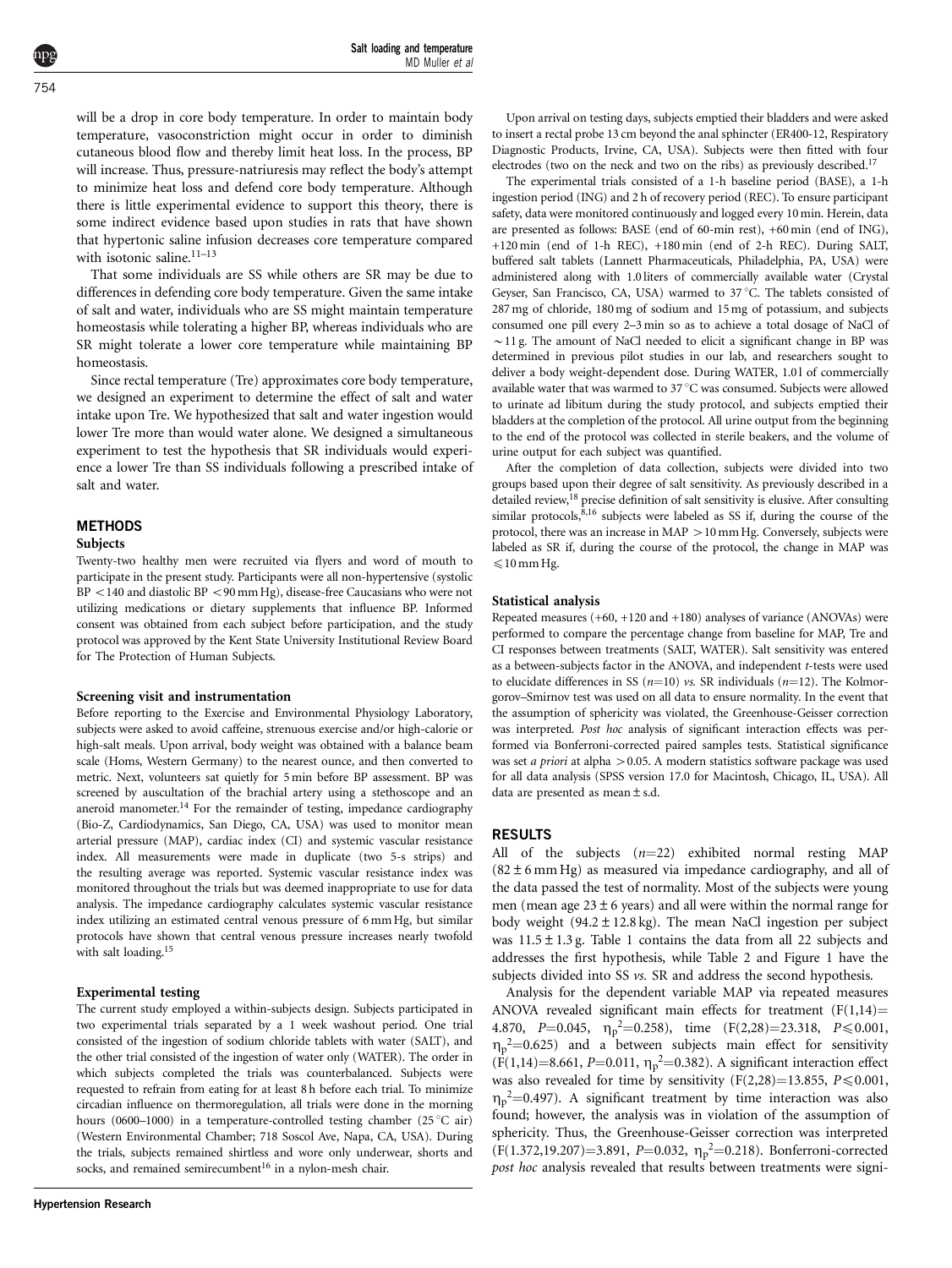|             | % change         |                |                  | % change       | Between    |
|-------------|------------------|----------------|------------------|----------------|------------|
|             | SALT             | from BASE      | <b>WATER</b>     | from BASE      | treatments |
| <b>MAP</b>  |                  |                |                  |                |            |
| <b>BASE</b> | $82 + 6$         |                | $83 \pm 6$       |                |            |
| $+60$       | $91 \pm 7$       | $14 \pm 10$    | $86 \pm 5$       | $4\pm 6$       | 0.017      |
| $+120$      | $86 \pm 5$       | 5±6            | $86 \pm 7$       | $4\pm 6$       | 0.475      |
| $+180$      | $84 \pm 7$       | 3±6            | $84 \pm 5$       | 2±5            | 0.606      |
| СI          |                  |                |                  |                |            |
| <b>BASE</b> | $2.89 \pm 0.56$  |                | $2.95 \pm 0.51$  |                |            |
| $+60$       | $2.99 \pm 0.56$  | 5 ± 17         | $2.75 \pm 0.48$  | $-7 \pm 7$     | 0.072      |
| $+120$      | $2.69 \pm 0.62$  | $-4 \pm 3$     | $2.56 \pm 0.54$  | $-13 \pm 12$   | 0.408      |
| $+180$      | $2.58 \pm 0.55$  | $-7 \pm 3$     | $2.53 \pm 0.44$  | $-14 \pm 9$    | 0.885      |
| Tre         |                  |                |                  |                |            |
| <b>BASE</b> | $37.20 \pm 0.33$ |                | $37.01 \pm 0.27$ |                |            |
| $+60$       | $36.91 \pm 0.31$ | $-0.8 \pm 0.4$ | $36.76 \pm 0.29$ | $-0.6 \pm 0.4$ | 0.294      |
| $+120$      | $36.82 \pm 0.27$ | $-1.1 \pm 0.7$ | $36.77 \pm 0.27$ | $-0.6 \pm 0.5$ | 0.009      |
| $+180$      | $36.76 \pm 0.26$ | $-1.3 \pm 0.8$ | $36.74 \pm 0.31$ | $-0.7 \pm 0.6$ | 0.003      |

<span id="page-2-0"></span>Table 1 Hemodynamics and rectal temperature response to salt or

water ingestion  $(n-22)$ 

Abbreviations: BASE, baseline period; CI, cardiac index; MAP, mean arterial pressure; Tre, rectal temperature. Data are presented as a percentage change from baseline (mean  $\pm$  s.d.).

Significance between treatments was obtained with a Bonferroni-corrected paired samples t-test and all data were normally distributed,  $n=22$ .

Table 2 Demographic characteristics of salt sensitive and salt resistant subjects

| Variable           | Units | SS $(n=10)$   | $SR(n=12)$    | Significance |
|--------------------|-------|---------------|---------------|--------------|
| Age                | Years | $25 \pm 10$   | $23 \pm 3$    | 0.442        |
| Weight             | kg    | $89 \pm 10$   | $98 \pm 14$   | 0.115        |
| Urine output SALT  | ml    | $464 \pm 310$ | $361 + 250$   | 0.409        |
| Urine output WATER | ml    | $839 \pm 360$ | $633 \pm 473$ | 0.271        |
| Seated resting MAP | mm Hg | $81 \pm 5$    | $83 \pm 6$    | 0.125        |

Abbreviations: MAP, mean arterial pressure; SR, salt resistant; SS, salt sensitive. Data are presented as mean ± s.d. Seated-resting MAP was obtained during screening visit. Significance between groups was obtained with an independent sample's t-test.

ficantly different at  $+60$  min (P=0.017, ES=0.657). Thus, SALT significantly raised MAP compared with WATER at the end of ING, irrespective of salt sensitivity (Table 1). As shown in Figure 1a, SS subjects experienced a much larger increase in MAP than SR subjects following ING ( $P < 0.001$ ). As this is how we classified the two groups, it follows that MAP was different at this time point.

Analysis for the dependent variable Tre via repeated measures ANOVA revealed a main effect for treatment  $(F(1,14)=18.931,$  $P=0.001$ ,  $\eta_{\rm p}^2=0.575$ ). Significant interaction effects were found for time by sensitivity (F(2,28)=12.296, P=0.001,  $\eta_p^2$ =0.468), treatment by time  $(F(2,128)=7.252, P=0.003, \eta_p^2=0.341)$  and a three-way interaction between treatment, time and sensitivity  $(F(2,28)=3.687,$  $P=0.038$ ,  $\eta_{\rm p}^2=0.208$ ). Thus, over the course of the trial, sensitivity and treatment both affected Tre independent of each other. To explain the three-way interaction, subsequent Bonferroni-corrected post hoc analysis revealed that at  $+120$  min ( $P=0.009$ ,  $ES=0.725$ ) and +180 min ( $P=0.003$ , ES=0.820) the percentage change reduction in Tre was significantly greater following SALT compared with WATER, when looking at all 22 subjects together. Further, as shown in



Figure 1 Percent change in MAP, Tre and CI for SS ( $\Box$ ) and SR ( $\triangle$ ) subjects during SALT. Data are displayed as mean±s.d. Standard deviations are split for clarity.  $*P<0.001$  between groups (independent t-test).

Figure 1b, at +180 min, the percentage change reduction in Tre was greater in the SR group compared with the SS group  $(P=0.043)$ .

Repeated measures ANOVA revealed a main effect for salt sensitivity  $(F(1,14)=6.749, P=0.021, \eta_p^2=0.325)$ , as well as a significant treatment by sensitivity interaction effect for the dependent variable CI  $(F(1,14)=5.892, P=0.029, \eta_p^2=0.296)$ . Thus, when all values were pooled across time, CI was significantly higher following SALT. Further, as shown in Figure 1c, SS individuals had larger increases in CI at  $+60$  min (P=0.001).

Urine output was significantly higher following WATER compared with SALT ( $P < 0.001$ ); however, there were no between-group differences (Table 2).

## **DISCUSSION**

This study found that SALT ingestion lowers Tre more than WATER ingestion. In addition, Tre decreases more in SR individuals than in SS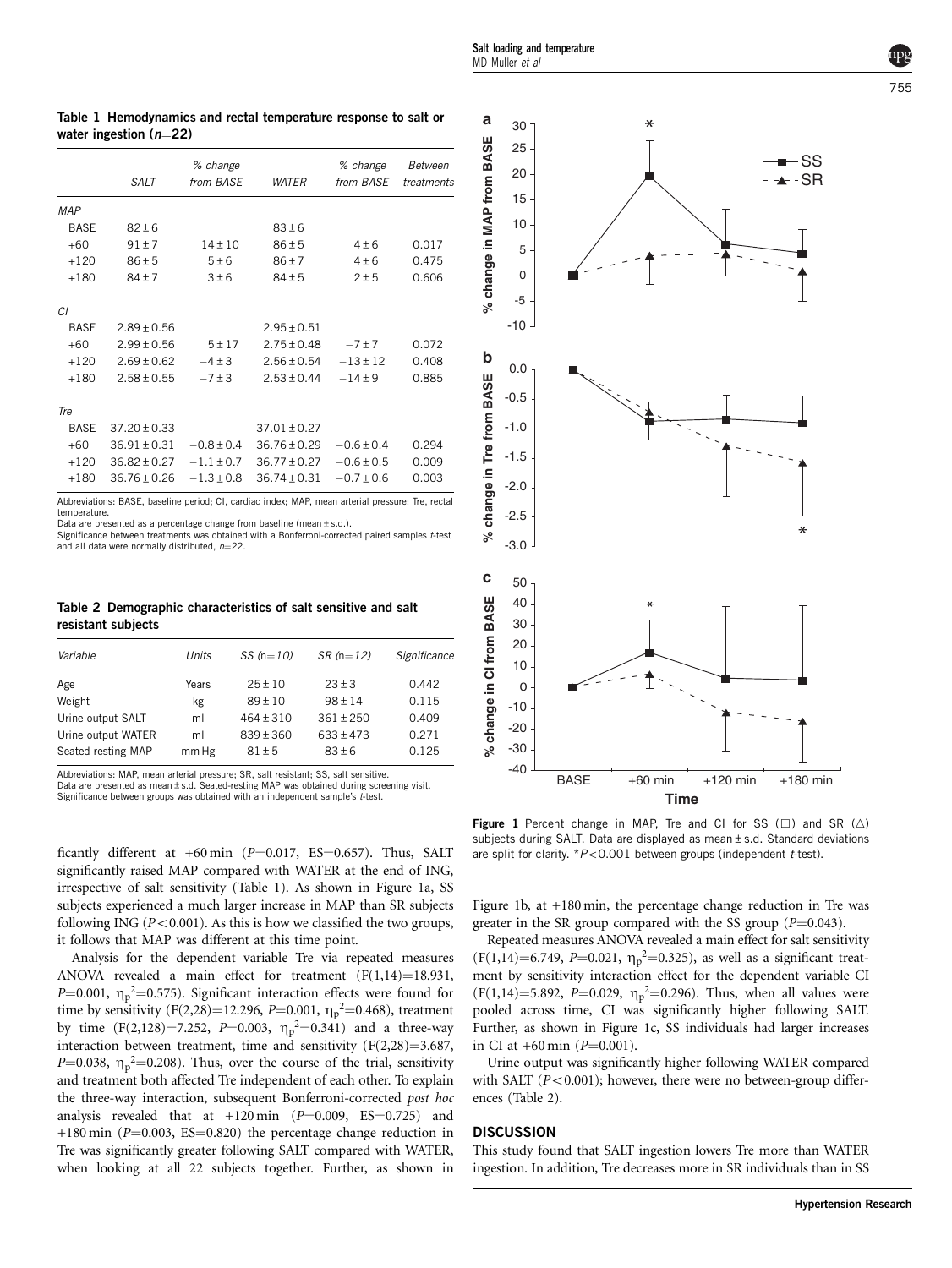individuals following SALT. The explanation for these findings may be that maintenance of core body temperature is vital enough that it influences hemodynamics following an acute stressor. The explanation for the SS vs. SR results may be that SR individuals maintain BP equilibrium more effectively than SS individuals following salt and water intake, but tolerate a greater alteration of temperature homeostasis in the process. Conversely, it may be the case that SS individuals maintain core temperature equilibrium more effectively than SR individuals, but tolerate a greater alteration in BP homeostasis in the process. Perhaps differences in tolerance to a reduction in core body temperature following salt and water intake determine whether individuals are SR or SS.

Our data are consistent with the premise that vasodilatation occurred among the subjects in this study following SALT, and the vasodilatation likely involved the cutaneous circulation. With regard to sympathetic control of the circulation, it is apparent that cutaneous and visceral blood flow are operated independent of each other.<sup>19</sup> The cutaneous circulation serves a vital role in thermoregulation whereas visceral blood flow is acutely regulated via the baroreflex to sustain basal BP. Several integrative physiology studies have shown that some vascular beds vasoconstrict and some vasodilate in responses to different stressors.<sup>20–22</sup> Following salt loading, if vasodilatation in visceral vasculature is sufficient to maintain BP homeostasis, cutaneous vasodilatation should be unnecessary and any decrease in Tre would be minimal. However, our results suggest that vasodilation did occur in the cutaneous vasculature. Although not directly measured in the current study, it is possible that renal and skin blood flow were different between SS and SR individuals. The capacity for vasodilation in either the visceral and/or cutaneous vasculature may help explain salt sensitivity.

Much of what is understood about the hemodynamic consequences of salt and water loading is based upon experiments with subjects that are SS or have abnormal kidney function.<sup>1-4,23</sup> With few exceptions, when salt and water loading occur in normal humans, or humans who are SR, BP does not rise.<sup> $6-8$ </sup> Unfortunately, there is currently no explanation as to why some individuals are SS and others are SR. This situation has hampered understanding the etiology of essential hypertension.

Our study offers an explanation as to why some individuals are SS and others are SR. If our results are generalizable to different age groups, women and non-Caucasians, it would be possible to account for the role of sodium chloride in the development of SS hypertension: salt and water loading raises BP in SS individuals, and the elevated BP persists for a finite period of time during and after the salt and water intake. These transient BP elevations, whether brief or prolonged, might initiate the complex changes within the walls of the arteries and arterioles, termed vascular remodeling, that characterize individuals with essential hypertension.<sup>10</sup> As a result of vascular remodeling, the lumens of the arteries and arterioles decrease in caliber as the walls of these blood vessels irreversibly thicken. The physiological manifestation of vascular remodeling is increased peripheral resistance and elevated baseline BP.

If our study results are generalizable, it is conceivable that there is no congenital, physical abnormality, renal or otherwise, that characterizes individuals who are SS. Rather, as a consequence of an intolerance to a reduction in core temperature that manifests as temporary elevations in BP after ingesting sodium chloride, perhaps vasculopathy in the kidneys develops gradually in individuals who are SS, as a direct result of innumerable transient elevations in BP that subtly and cumulatively cause vascular remodeling. If so, then salt sensitivity is a functional condition with pathological consequences,

In healthy young men, isotonic saline has been shown to elicit an acute increase in CI as assessed by echocardiography.[6](#page-4-0) Similarly, MAP and CI both increased following a 60-min infusion of 3% saline in a mixed gender sample.<sup>[16](#page-4-0)</sup> The results of the current investigation are in general agreement with both these studies, although methodological issues must be considered. The percentage change from BASE of MAP and CI tends to support the animal literature as well. $1-3$ 

In this preliminary study, we sought to control for any factors that might affect hemodynamics and/or thermoregulation. All trials occurred in the morning and subjects reported after an overnight fast. These precautions minimized variability of Tre at BASE by controlling for the circadian rhythm and the thermic effect of food. We expected that sitting in 25  $\mathrm{C}$  for 4 h would lower Tre, irrespective of treatment, because the basal metabolic rate would be at a minimum. To ensure that the temperature of water itself did not affect Tre, we heated it to 37 °C. Although 37 °C saline has been used in some cardiovascular protocols[,15,24](#page-4-0) two salt loading protocols administered water that was  $20-22\degree C^{25,26}$  $20-22\degree C^{25,26}$  $20-22\degree C^{25,26}$  Water drinking has been shown to induce thermogenesis.[27,28](#page-4-0) In this protocol, thermogenesis was likely the same between treatments because the volume and temperature of the water was the same. It has previously been shown that gastric emptying is complete in less than  $1 h<sup>29</sup>$  so the effects of gastric distension on hemodynamics<sup>30</sup> were likely minimal by the end of the trial.

A long REC is also a strength of the current investigation.  $Guvton<sup>1</sup>$  $Guvton<sup>1</sup>$  $Guvton<sup>1</sup>$ and others $23,31-33$  have presented the hemodynamic responses to SALT loading, which involves a time delay as the kidneys filter the excess sodium from the blood.<sup>[34](#page-4-0)</sup> It follows that the effects of SALT vs. WATER on Tre were more pronounced during REC, compared with ING, because salt promotes acute vasodilatation<sup>[33](#page-4-0)</sup> that facilitates heat loss through the complex cutaneous circulation over time.<sup>9</sup> Ingestion of water alone resulted in greater urine output (that is, less fluid retention and less vasodilatation during the experiment), which is likely due to the acute inhibition of antidiuretic hormone (ADH), whereas the combined salt and water load was excreted less quickly (that is, greater fluid retention and greater vasodilatation during the experiment).

More than 90% of all renal oxygen consumption is a result of the active transport of sodium via Na+, K+-ATPase.<sup>35,36</sup> By definition, this process produces heat. A recent study showed that a 1-week low salt diet in normotensive men reduced medullary oxygen consumption.<sup>[37](#page-4-0)</sup> Although not directly measured, it is likely that a high-salt load would cause increased oxygen consumption by the kidneys, thereby increasing heat production. Whether this process might increase urine temperature is yet to be determined. Nevertheless, in the current investigation, Tre and urine output both decreased with SALT, suggesting that urine temperature has only a minor role in this process.

A few limitations must be acknowledged in the present investigation. First, our sample contained young and healthy Caucasian men. Accordingly, generalization to other ages, women, different ethnicities or individuals with medical illnesses, must be made with caution. Second, plasma blood samples were not obtained so the role of hormones, ions or endothelial factors under these conditions is yet to be determined. Third, the oral route of salt and water administra-tion, as opposed to intravenous saline<sup>[7](#page-4-0)</sup> may be criticized. As this protocol was conducted in a non-hospital setting, the Institutional Review Board would not approve intravenous saline loading. On the

756